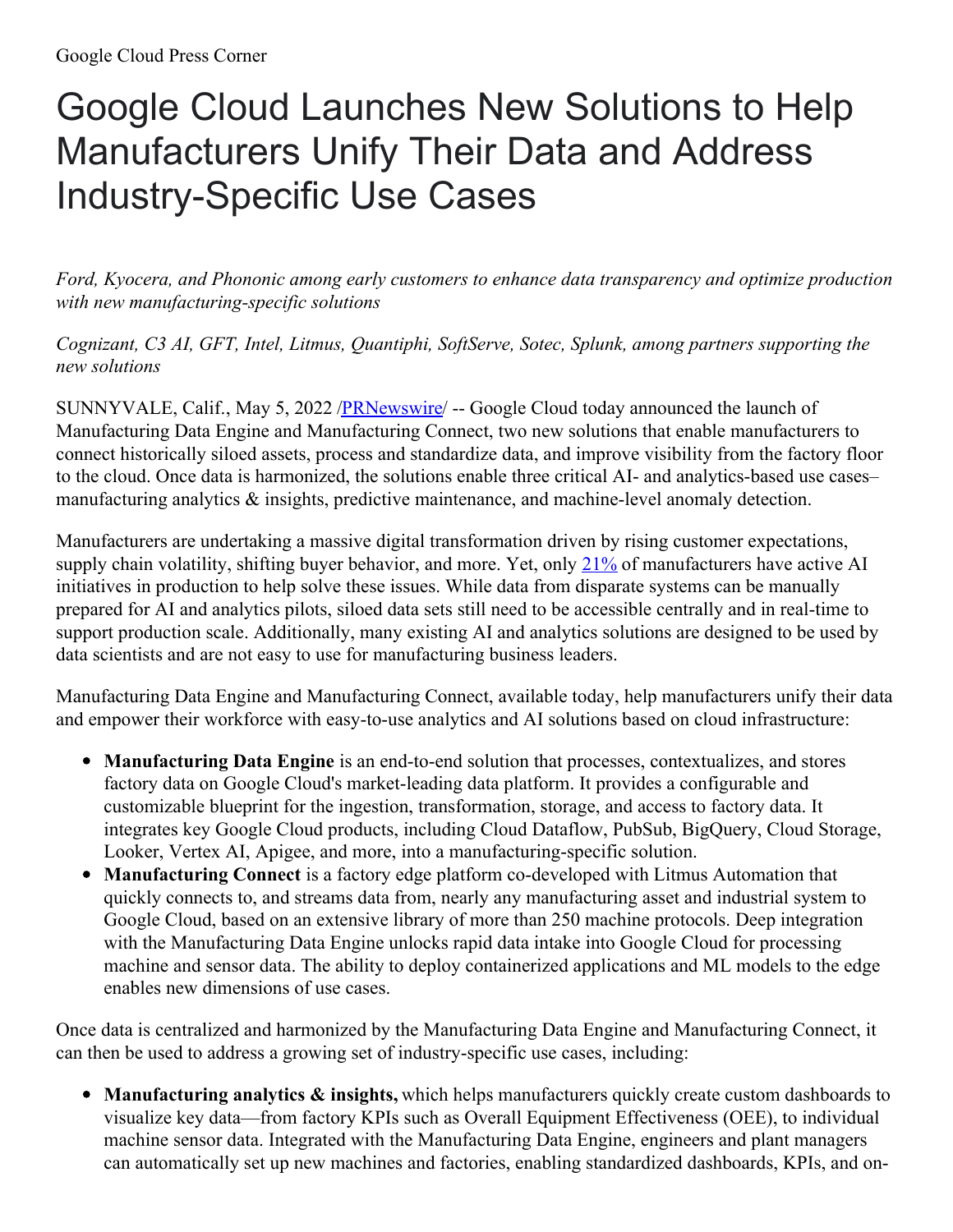demand drill-downs into the data to uncover new insights opportunities throughout the factory. These can then be shared easily across the enterprise and with partners.

- **Machine-level anomaly detection,** which helps manufacturers identify anomalies as they occur and provides alerts—leveraging Google Cloud's Time Series Insights API—on real-time machine and sensor data such as noise, vibration, or temperature.
- **Predictive maintenance,** which enables manufacturers to anticipate an asset's need for service, helping reduce downtime and maintenance cost. Manufacturers can leverage ML models and high-accuracy AI optimizations that are deployable in weeks.

"Bridging gaps across systems and placing easy-to-use AI directly into the hands of manufacturing engineers leads to better results," said Hans Thalbauer, Managing Director, Supply Chain and Manufacturing Industries, Google Cloud. "These new solutions can support workforce transformation initiatives by providing engineers with the tools to be self-sufficient, without the need for data scientists or additional integration code."

"The growing amount of sensor data generated on our assembly lines creates an opportunity for smarter analytics around product quality, production efficiency and equipment health monitoring, but it also means new data intake and management challenges," said Jason Ryska, Director Manufacturing Technology Development, Ford Motor Company. "We worked with Google Cloud to implement a data platform now operating on more than 100 key machines connected across two plants, streaming and storing over 25 million records per week. We're gaining strong insights from the data that will help us implement predictive and preventive actions and continue to become even more efficient in our manufacturing plants."

"With the tight integration of a powerful factory edge solution with Google Cloud, it is easier than ever for factories to tap into cloud capabilities," said Masaharu Akieda, General Manager, Digital Solutions Division, KYOCERA Communication Systems Co., Ltd**.** "Google Cloud's solutions enable a broader group of users beyond data scientists to quickly access, analyze and use data in a variety of use cases. We are excited to partner with Google Cloud as we implement new manufacturing solutions to optimize production operations and consistently increase quality."

"As the global innovator of solid state cooling and heating technology, we've developed a sustainable manufacturing platform that uses less water, less electricity, and less chemical waste," says Jason Ruppert, Chief Operations Officer, Phononic. "This partnership with Google Cloud allows us to contextualize data across all of our manufacturing processes – ultimately providing us the analytics and insights to optimize our operations and continue to bring to the world products that cool sustainably, reducing greenhouse gas (GhG) emissions and improving the environment."

## **Supporting Partner Quotes:**

- "By building modular solutions on the Manufacturing Data Engine from Google Cloud, such as Cognizant's Asset Performance Excellence (APEx) offering, we are able to offer additional resources to deploy and scale solutions for our customers quickly and confidentially, as well as mitigate design and deployment challenges," said **Manoj Mehta, SVP, Global Head of Industry 4.0, IoT and Engineering, Cognizant**. "Cognizant's partnerships with cloud leaders are enabling the company to support large, complex deployments across multiple industrial environments, providing a solid foundation on which to digitally transform businesses."
- "C3 AI is proud to be Google Cloud's partner in bringing real enterprise AI solutions to the manufacturing industry," said **Ed Abbo, President and CTO, C3 AI.** "We created an alliance with Google Cloud to improve the reliability of assets and fleets with AI-powered predictive maintenance, improve revenue and product forecasting accuracy, and bolster the sustainability of manufacturing facilities and operations through optimized energy management. This partnership delivers tangible,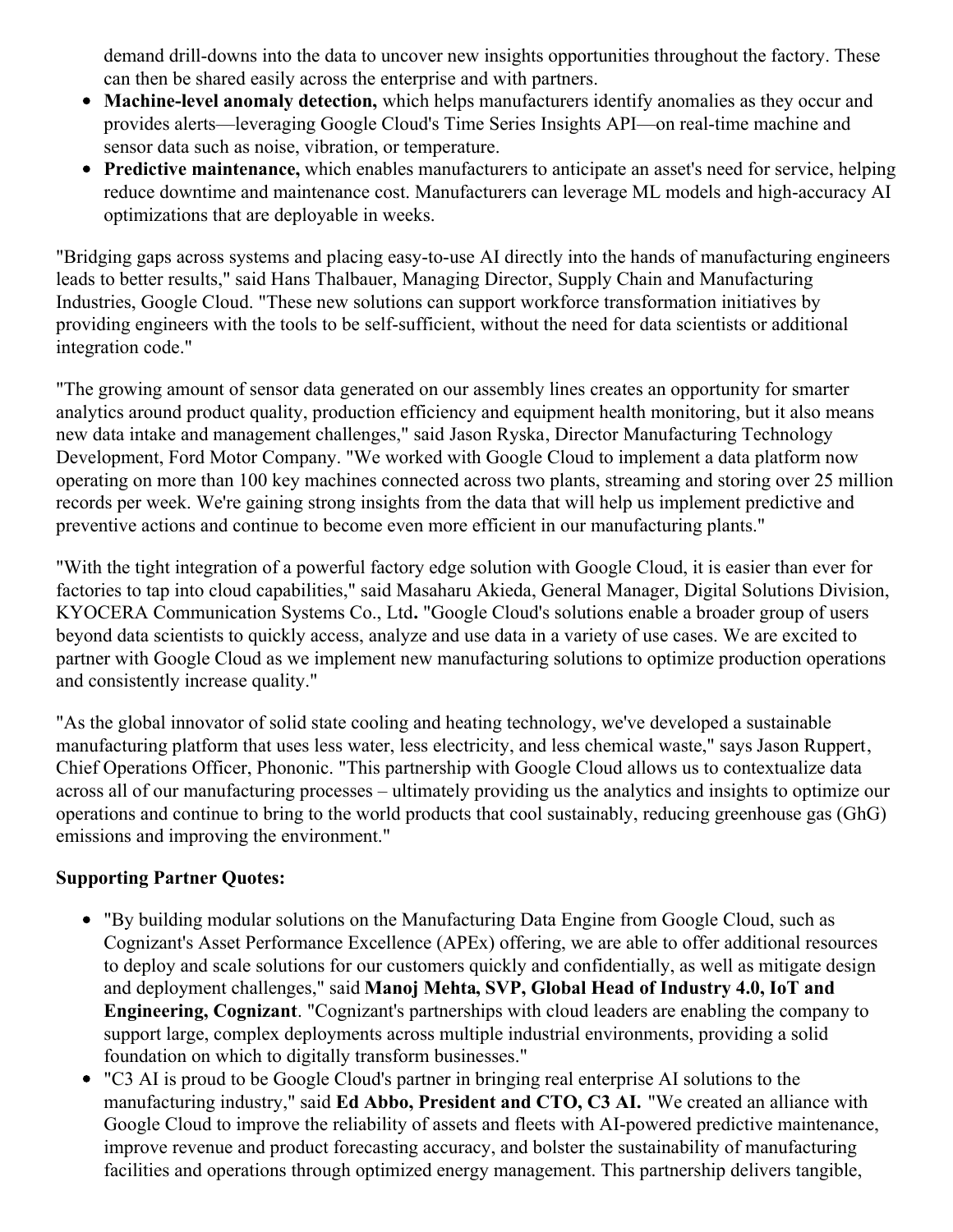immediate and game-changing results to manufacturers worldwide."

- "As industrial transformation takes hold and a massive amount of information is garnered at the edge, putting this data to work, and extracting the most value from it is essential for operational efficiency," said **Christine Boles, VP, Network & Edge Group, General Manager, Industrial Solutions Division, Intel Corporation**. "Integrating and optimizing Google Cloud's new manufacturing solutions on Intel edge products allows factories to unlock the potential for data analytics and running AI at the edge. This enables engineers to analyze, and act on, their siloed operational data in near realtime, bringing needed intelligence to improve operations and product quality."
- "The biggest challenge manufacturers face is collecting data from disparate factory systems and using that data to enable digital transformation," said **Vatsal Shah, Co-founder and CEO, Litmus**. "Manufacturing Connect, co-developed with Litmus, bridges the gap between factory and Google Cloud, delivering the critical edge data connectivity and machine learning model deployment needed for closed loop AI. The Google Cloud and Litmus manufacturing solution will help enterprise customers maximize their AI investments and realize unmatched time-to-value."
- "The industrial sector has been in search of solutions that modernize assembly lines through use of computer vision, automatic speech recognition, natural language processing, and voice user interfaces," said **Marco Santos, President, U.S. and Latin America, GFT.** "These solutions help increase the quality of products being manufactured and significantly reduce costs, waste, and ultimately time-to-market. GFT and our team of engineers are very proud to have partnered with Google Cloud since the inception of this project to help deliver a solution that will bring all these benefits to the factory floor."
- "As the manufacturing industry adapts to the next normal, simplified access to data and sophisticated AI in the cloud offers the promise of providing a more accurate response to supply chain disruptions," said **Asif Hasan, Co-founder, Quantiphi.** "We are excited to be a launch partner for Google Cloud's new manufacturing solutions that provide organizations access to unified and contextualized data from disparate factory systems and enable downstream AI applications like predictive maintenance, anomaly detection and visual inspection. We are excited to bring this solution to our manufacturing customers to help drive operational excellence across their value chains."
- "Combining Google's expertise with data aggregation and AI services and SoftServe's proficiency with applying intelligence and AI to data at enterprise scale provides executives and digital leaders in manufacturing with incredible opportunities to add intelligence to operations, generate insights, and start capturing their competitive advantage," said **Volodymyr Semenyshyn, President, EMEA, Finance & Manufacturing, SoftServe.** "We are excited to have collaborated with Google Cloud's manufacturing solutions team and helped further their mission to shape the future of intelligent manufacturing."
- "Applying Google Cloud's AI, edge, IoT and cloud technologies for smarter and more effective manufacturing has been our mission for more than a decade," said **Florian Holz, CEO, SOTEC**. "We are thrilled to support even more joint customers implementing the announced solutions to their shopfloor, fast and effectively, based on our proven multi-disciplined engineering expertise."
- "We are delighted to offer complementary solutions that help our joint customers realize the vision of smart, secure and sustainable manufacturing," said **James Hodge, GVP & Chief Strategy Advisor, International, Splunk.** "We complement Google Cloud's manufacturing solutions with IT and OT Security–helping manufacturers with state-of-the-art cybersecurity protection–and we equip manufacturers with real-time insights of the CO2 footprint of their manufacturing operations and supply chains and empower them towards their carbon neutrality and sustainability goals."

To learn more about Manufacturing Data Engine and Manufacturing Connect, please visit our [page](https://c212.net/c/link/?t=0&l=en&o=3526878-1&h=4072184017&u=https%3A%2F%2Fcloud.google.com%2Fsolutions%2Fmanufacturing-data-engine&a=page), read more on our **[blog](https://c212.net/c/link/?t=0&l=en&o=3526878-1&h=2243309876&u=https%3A%2F%2Fwww.google.com%2Furl%3Fq%3Dhttps%3A%2F%2Fcloud.google.com%2Fblog%2Ftopics%2Fmanufacturing%2Fnew-google-cloud-manufacturing-solutions%26sa%3DD%26source%3Ddocs%26ust%3D1651513337751252%26usg%3DAOvVaw1dcj94lXeZSwROJxp9NmQ6&a=blog)**, or join our customers and partners for panel discussions at our **[Manufacturer](https://c212.net/c/link/?t=0&l=en&o=3526878-1&h=159235534&u=https%3A%2F%2Fcloudonair.withgoogle.com%2Fevents%2Fmanufacturer-spotlight%3Futm_source%3Dcgc-site%26utm_medium%3Det%26utm_campaign%3DFY22-Q2-northam-ENTD148-onlineevent-er-spotlight-manufacturer%26utm_content%3Dpr%26utm_term%3D-&a=Manufacturer+Spotlight) Spotlight** event. For pricing and availability, customers should contact their sales representatives.